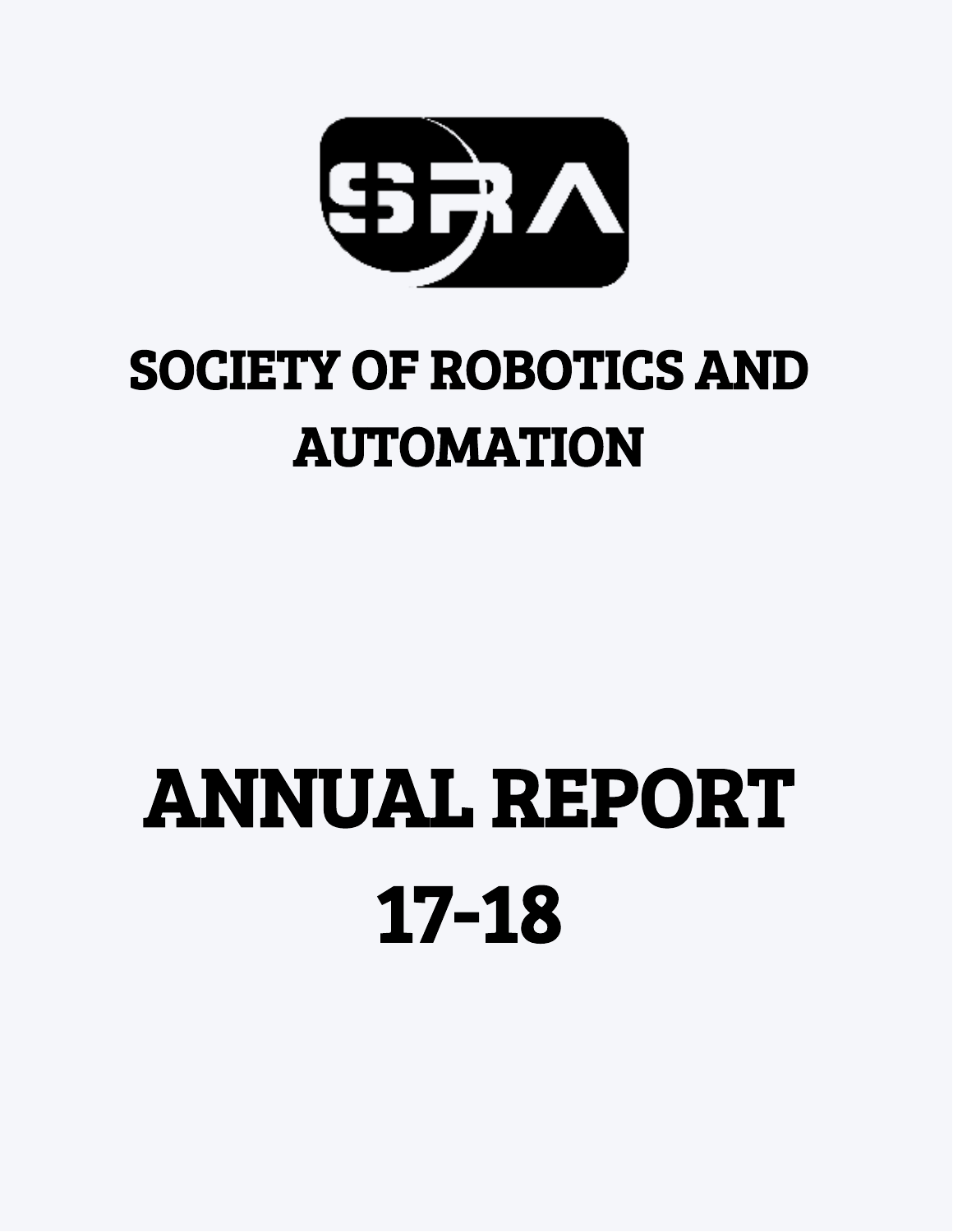

## Who are we?

**Passionate Engineers!** We specialize in building all kinds of robots : from line followers to self balancing vehicles, from mini quadcopters to drones that can swim, from all terrain hexapods to humanoids that mimic your movement. We are also exploring the software domain, using computer vision, machine learning, Robot Operating System (ROS) to give life to our robots.

## Our Mission?

#### **To change**:

"OMG it moves on it's own. Must have done something **right**!" ~freshie on seeing his autobot move

To

"OMG it moves on it's own! Must have done something **wrong**!" ~SRA Senior on seeing his autobot move.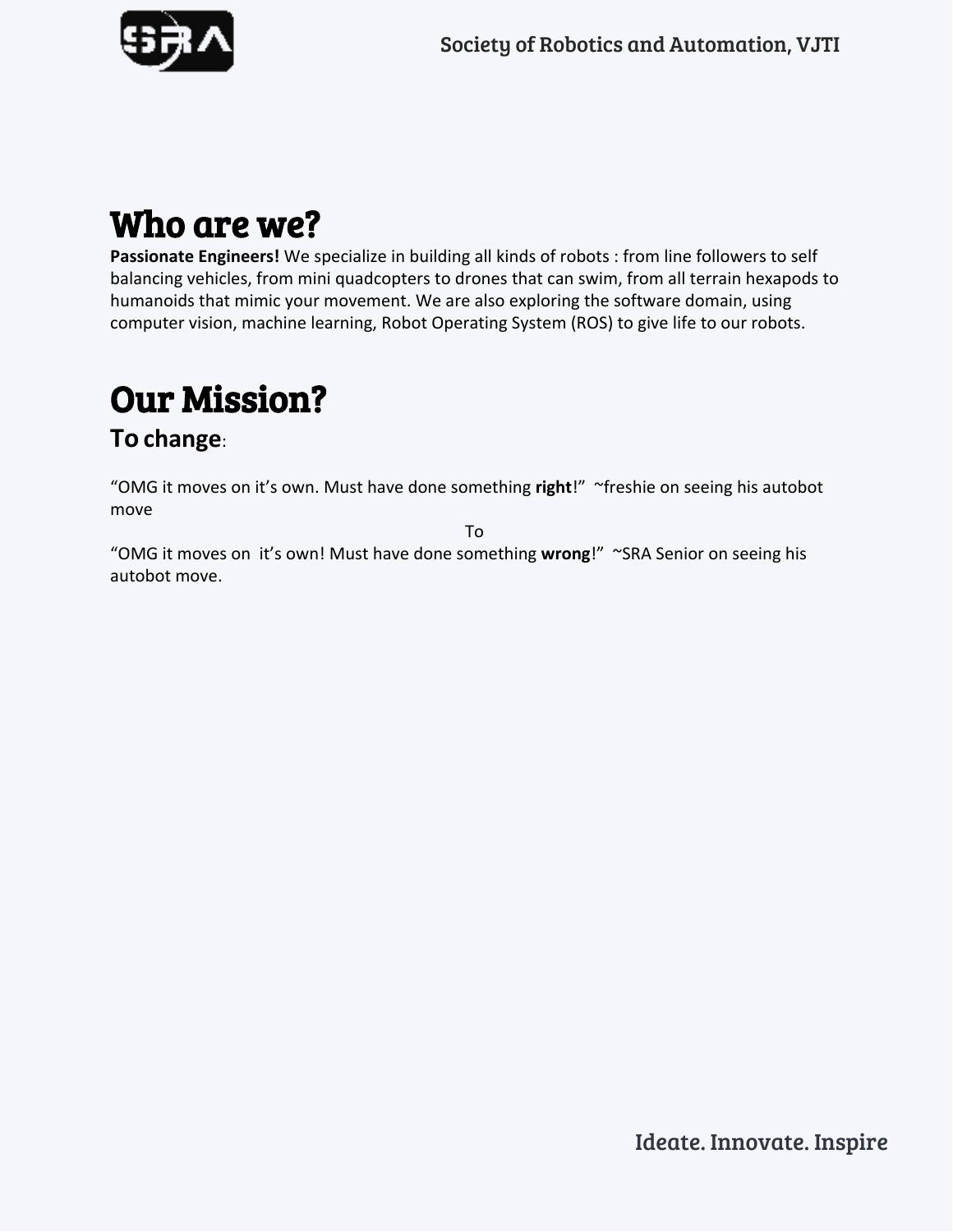

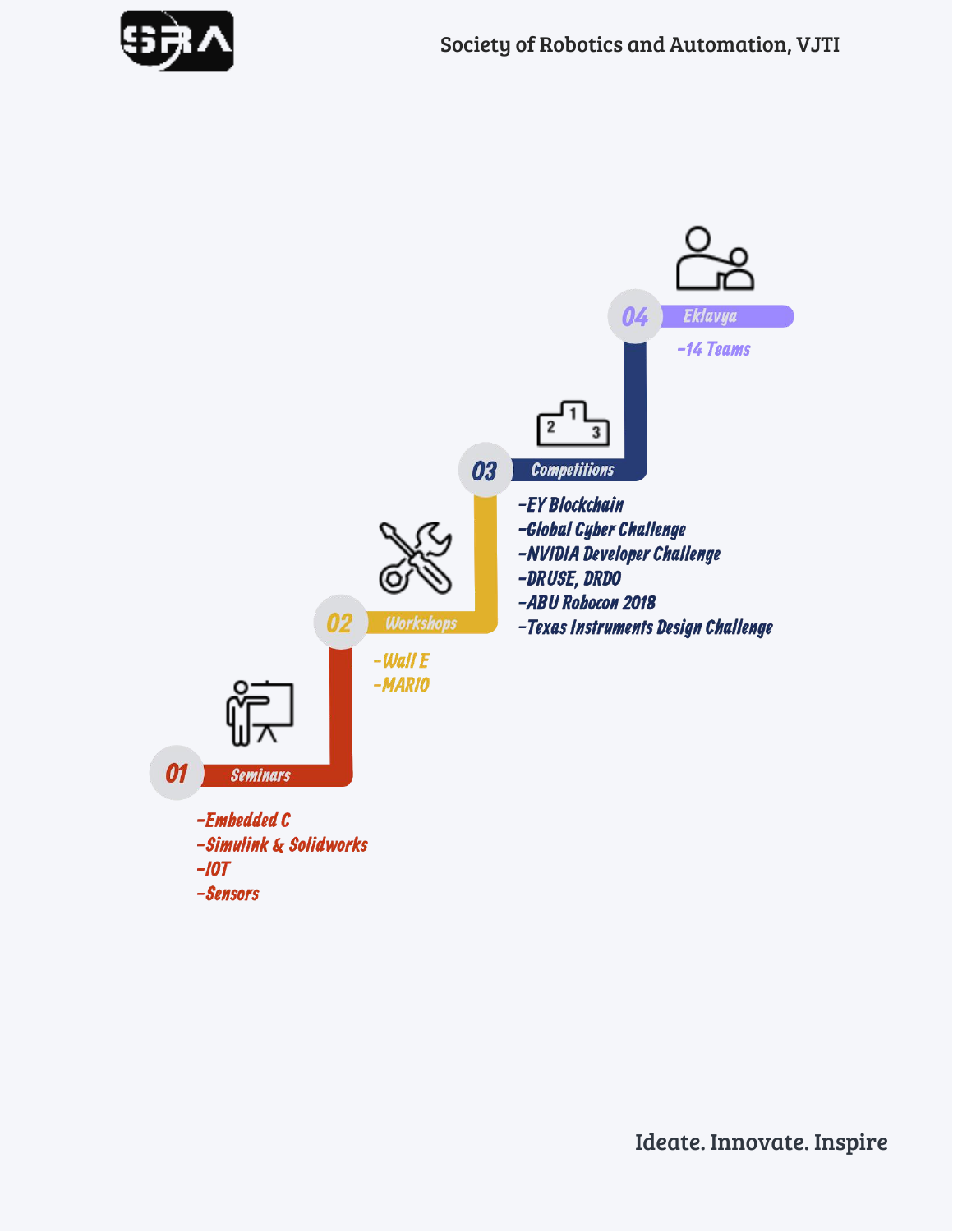

## SEMINARS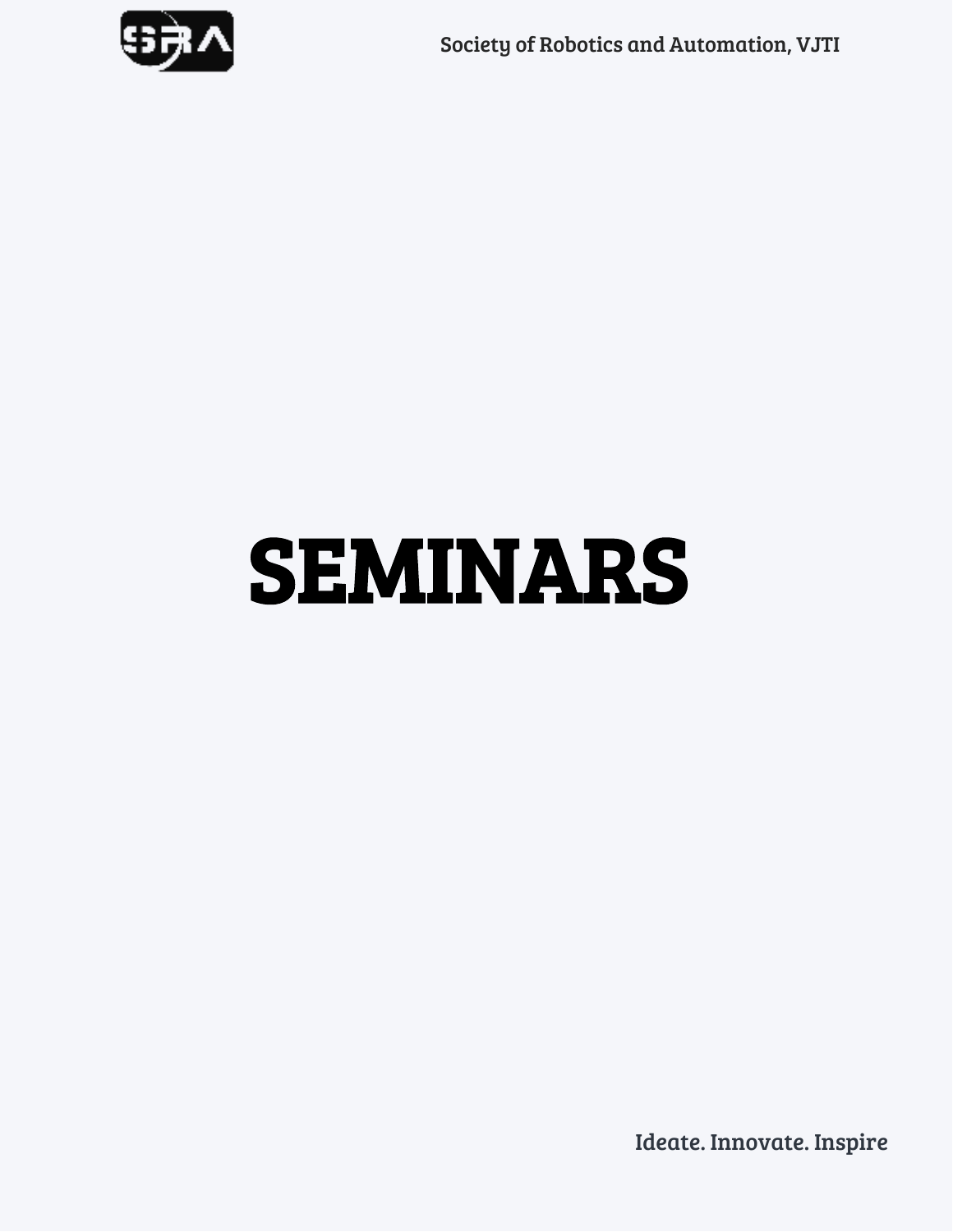## Orientation: 21<sup>st</sup>September 2017

An introductory seminar that covered the breadth of robotics related topics so that the FYs got a clear picture of what they will be dealing with in the future. Following topics were covered:

- 1. Current Sensors
- 2. Opto Couplers
- 3. Pulse Width Modulation
- 4. Encoders
- 5. Transducers
- 6. Magneto Sensors
- 7. Embedded C
- 8. Simulink & Solidworks introduction
- 9. Internet of Things (IoT)



## Introduction to Linux OS: 14<sup>th</sup> February 2018

This seminar was conducted as a prelude for the ROS workshop. FYs learnt how to dual boot their machines or use linux via virtual machine. Further, basic concepts of the linux environment were taught. Following topics were covered:

- 1. Why Linux?
- 2. How to dual boot /use a virtual machine ?
- 3. Basic commands

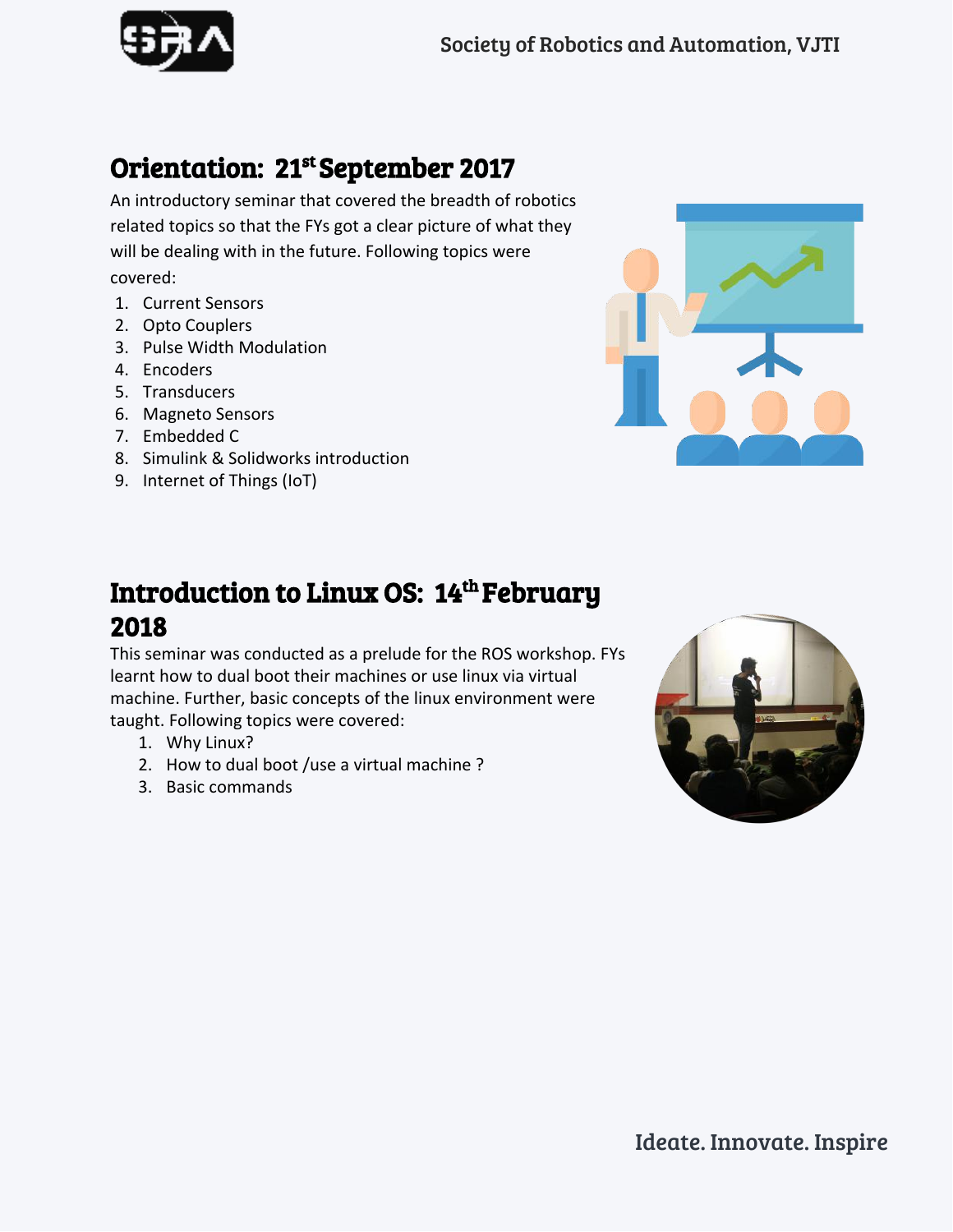

## WORKSHOPS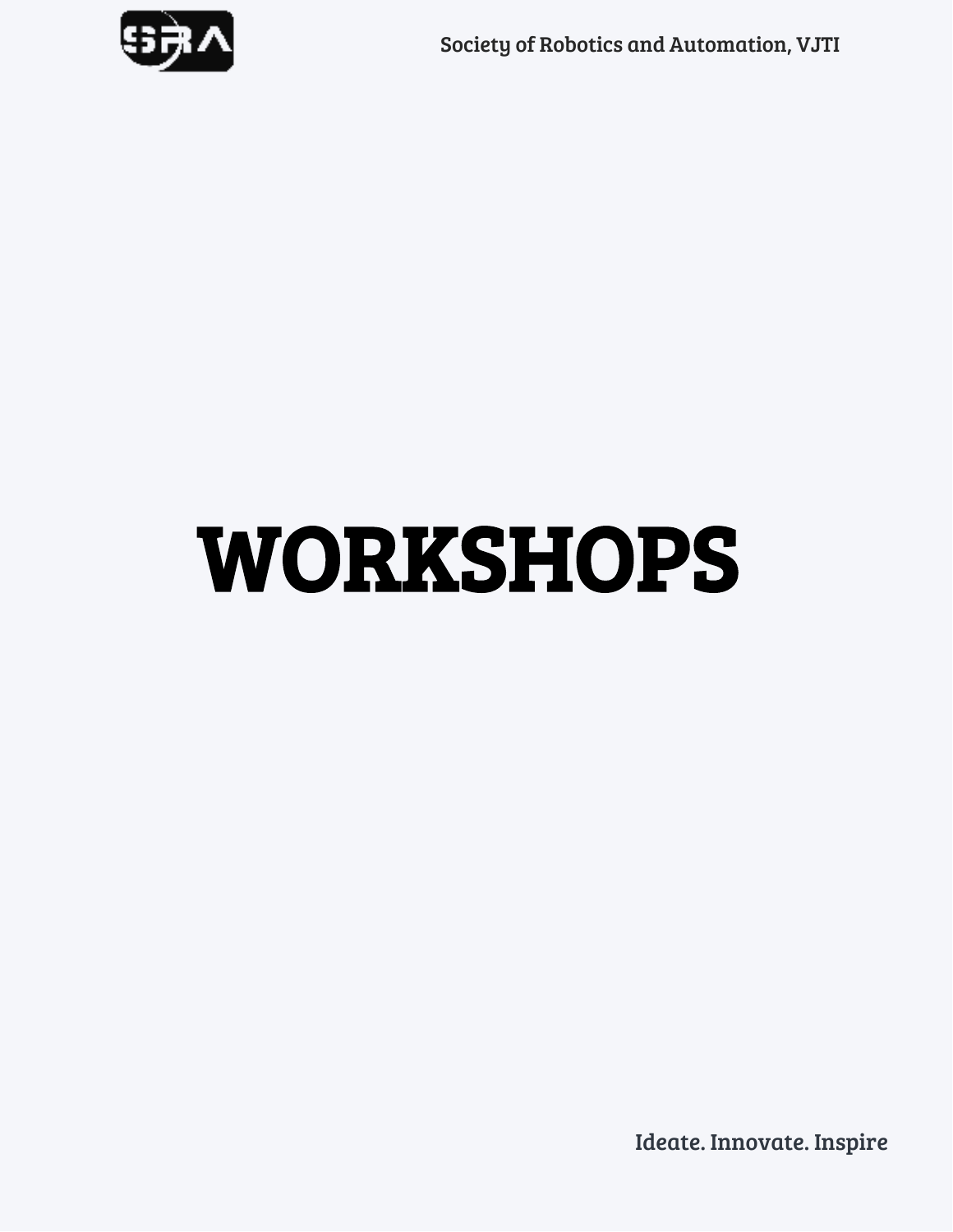

## Wall -  $E$ :

 $1<sup>st</sup>$  batch -  $23<sup>rd</sup>$  -  $24<sup>th</sup>$  September 2017 2<sup>nd</sup> batch - 30<sup>th</sup> September - 1<sup>st</sup> October 2017

Total Teams - 45

#### *Changes:*

Compared to the previous years , a major change was brought about in the workshop by incorporating self balancing feature in addition to the usual line following feature. Wall-E could thus now balance itself on two wheels while simultaneously following a line.

The SRA board layout was changed; removing LCD (but i2c LCD can be used)support but adding cp2102 (for serially monitoring the sensor values), MPU 6050 FRC slot, and changing the motor driver to L298N.

#### **Following were the major topics covered:**

Basics of electronics Basics of coding Introduction to AtMega16 and its registers Motor Driver, PWM IR sensors, MPU ADC, I2C Complementary filter







Workshop Video → <https://youtu.be/IxGWgHlnZDw>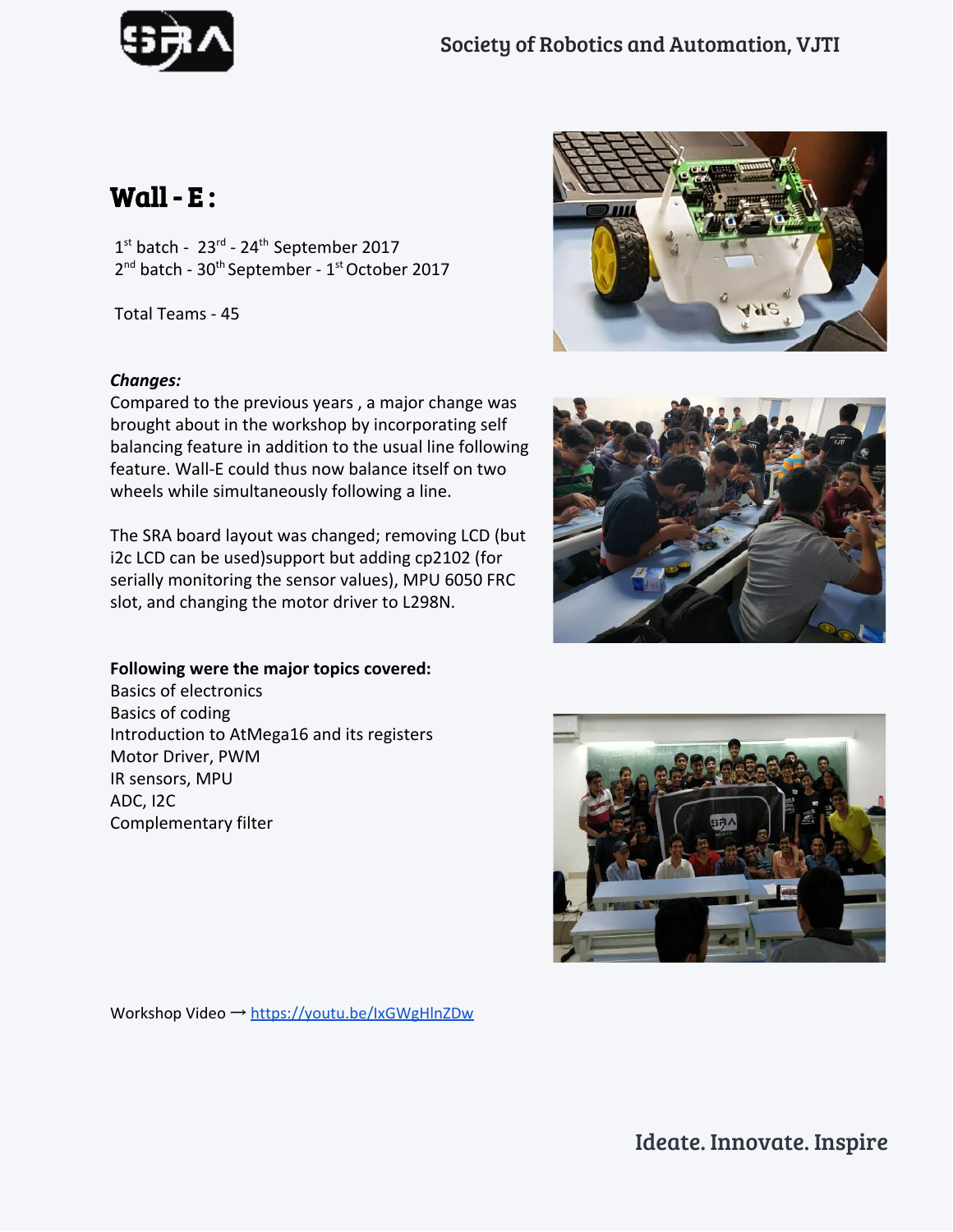## Ma.R.I.O : (Manipulator on ROS based Input Output)

### 24<sup>th</sup> - 25<sup>th</sup> March 2018

Total Teams - 20

Recognizing the need to turn towards more robust robotic programming systems, we decided to equip our FYs with the most widely used software framework for Robotics programming - ROS. A 3DOF manipulator was used as the tool to teach concepts of ROS.

Following were the major concepts covered: **ROS:** What is ROS?

ROS filesystem ROS computational graph Running ROS on multiple machines ROSSerial Gazebo - What and Why?

**Manipulator:** Kinematic Modelling using DH parameters Forward kinematics Inverse Kinematics

Workshop Video → <https://youtu.be/qkdTsRB-te4>



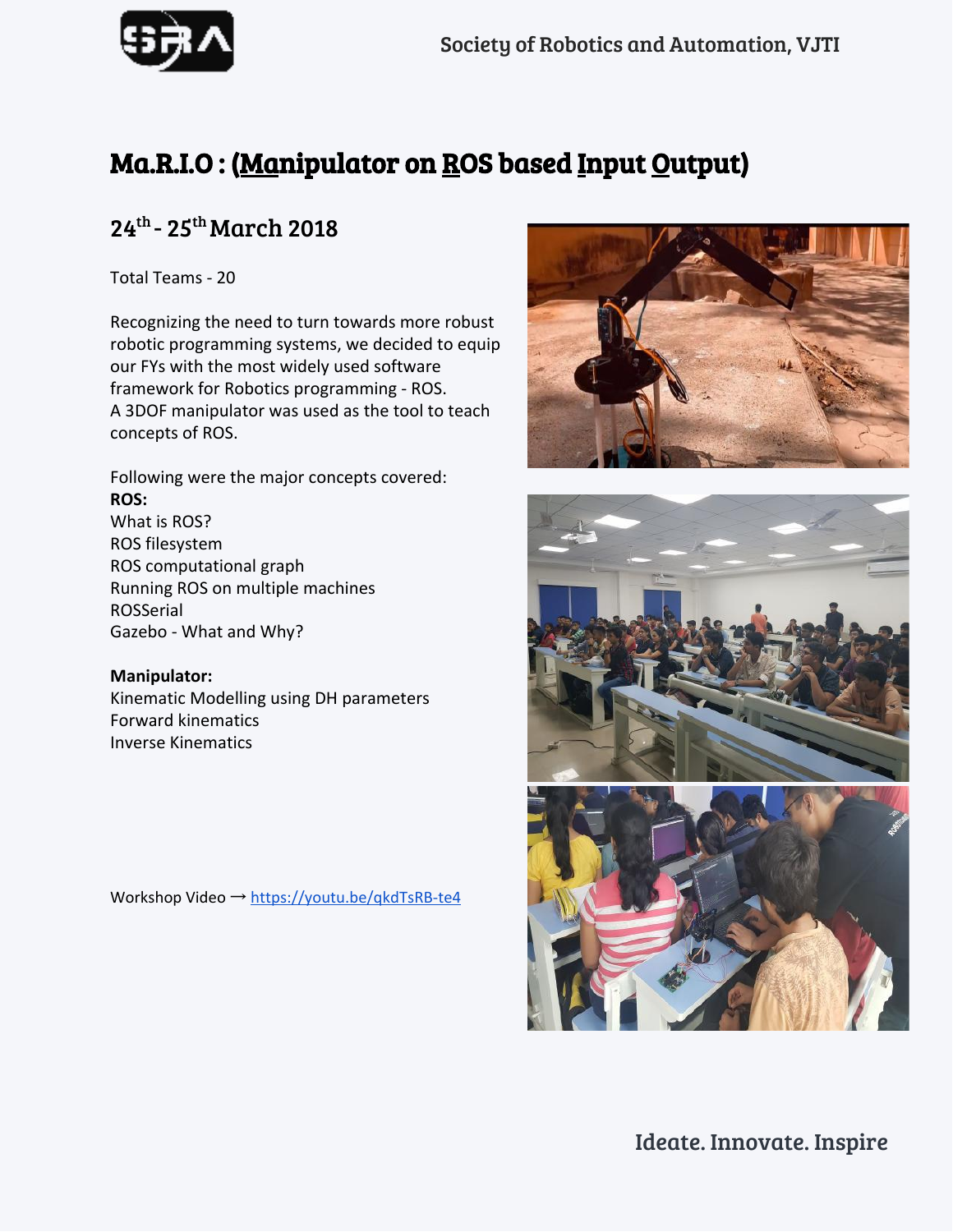

## COMPETITIONS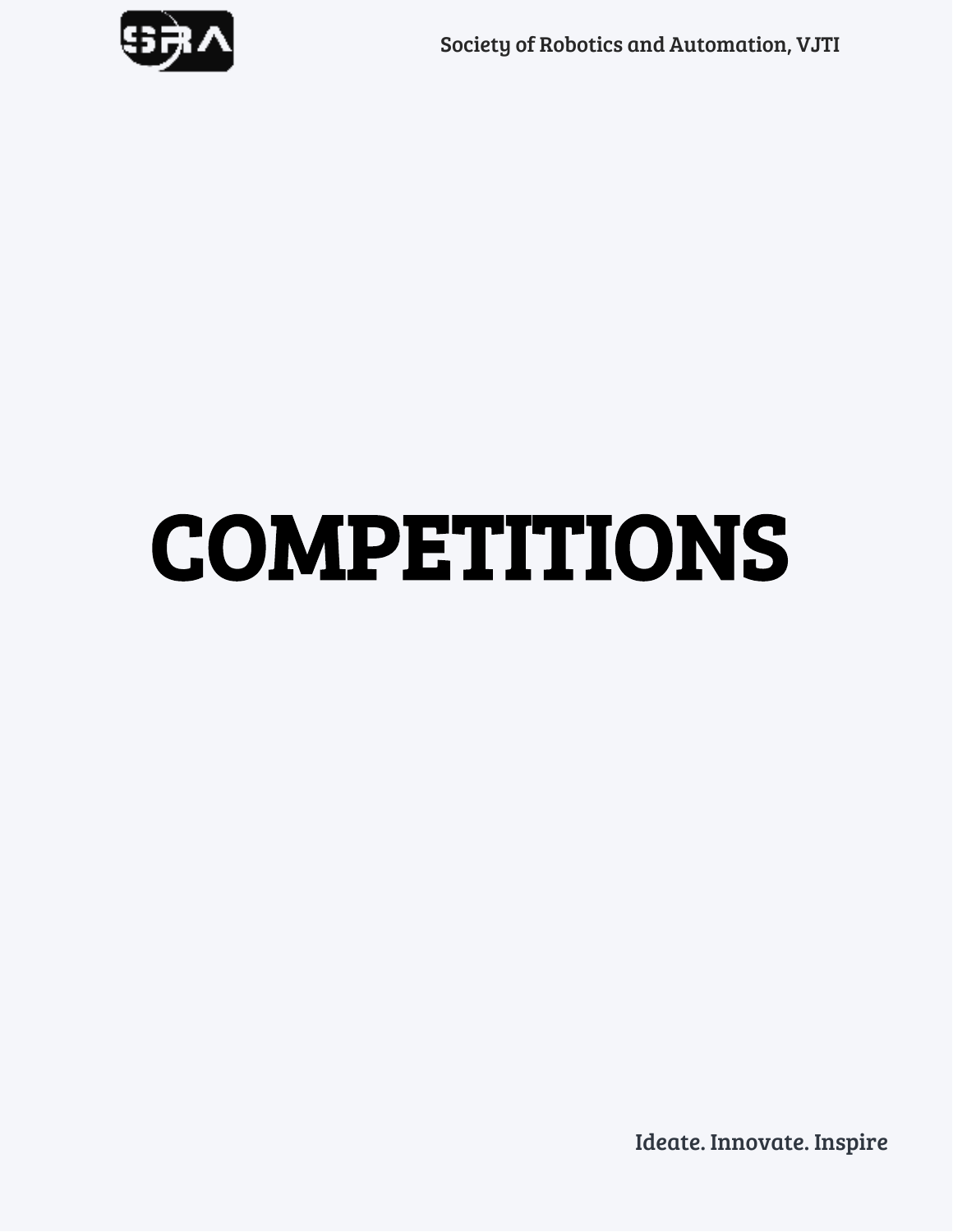

## Ernst Young Blockchain Hackathon

**Date**: 28<sup>th</sup> - 30<sup>th</sup> July, 2017

#### **Theme**:

This was a 36hr hackathon for Blockchain based solutions conducted by EY in association with IBM and Microsoft at Zone Startups,Mumbai.

#### **Project**:

Peer to Peer renewable energy trading solution using blockchain.

#### **Description**:

A live demonstration was presented for P2P energy trading in Microgrids using the Ethereum Blockchain Client along with a hardware implementation using PV emulators and smart meters.

#### **Finishing position**:

Winners!! Each member awarded a MacBook Air.

#### **Team**:

Ashish Kamble, Awadhut Thube, Jheel Nagaria and Saurabh Gupta.

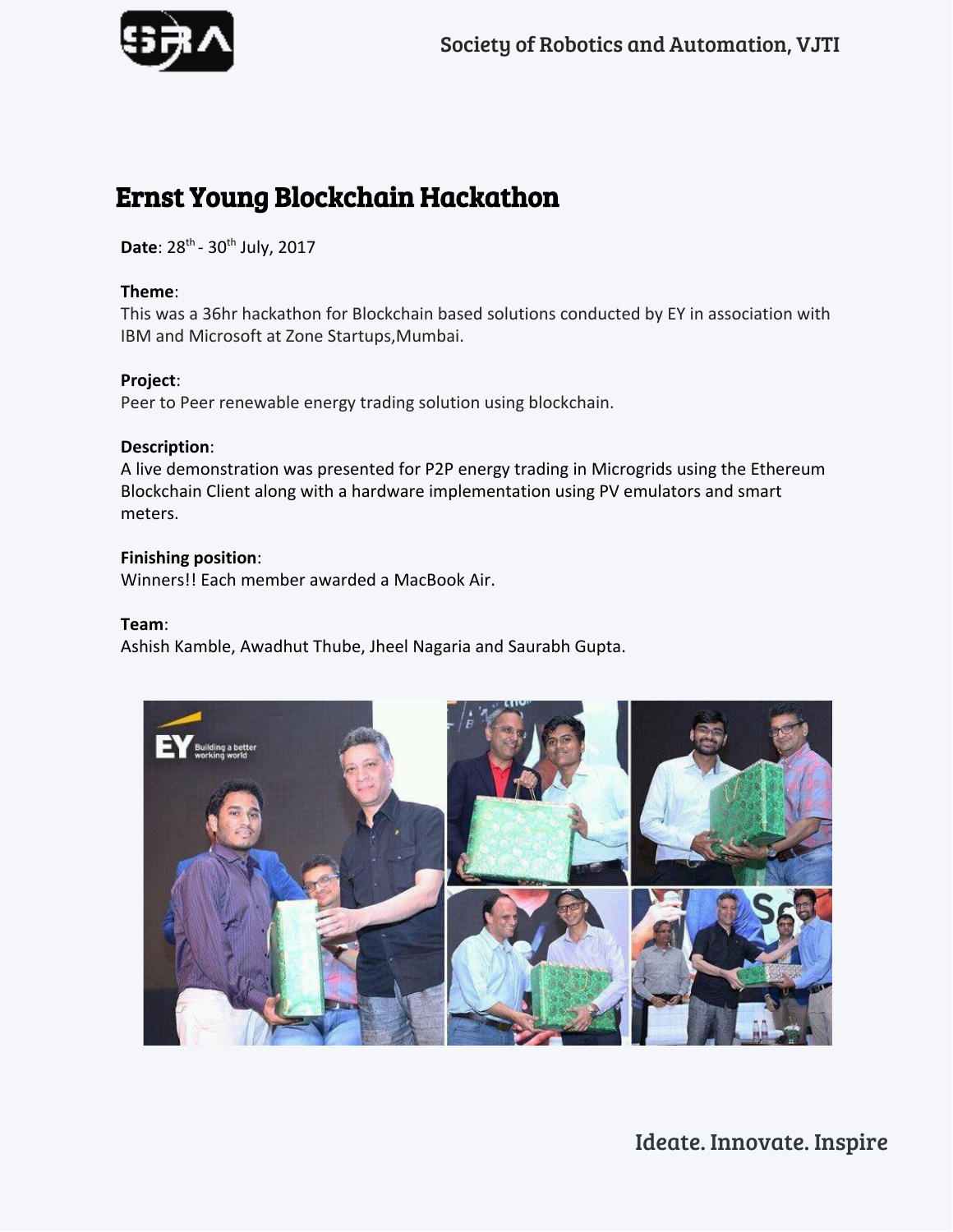

## Global Cyber Challenge - Peace-a-thon

**Date**: 20<sup>th</sup> - 21<sup>st</sup> November, 2017

#### **Theme**:

Global Cyber Challenge was an important part of Global Conference on Cyber Space (GCCS), 2017, inaugurated by the Hon'ble Prime Minister of India. Peace-a-thon is to build ideas and technological solutions based on identified themes and is based on different problem statements to which participants will render an effective solution in the form of a Proof-of-Concept/App.

**Project**: Mitigating Public Sector Cyber Cascades.

#### **Description**:

A real time intrusion detection system (IDS) for the critical infrastructure of power grid which can detect internal as well as external attack vectors in real time.

#### **Finishing position**:

Hon'ble Prime Minister Shri Narendra Modi felicitated our team that won the challenge.

#### **Team**:

Tanay Shah, Rohit Bhaskar and Sachin Parekh.

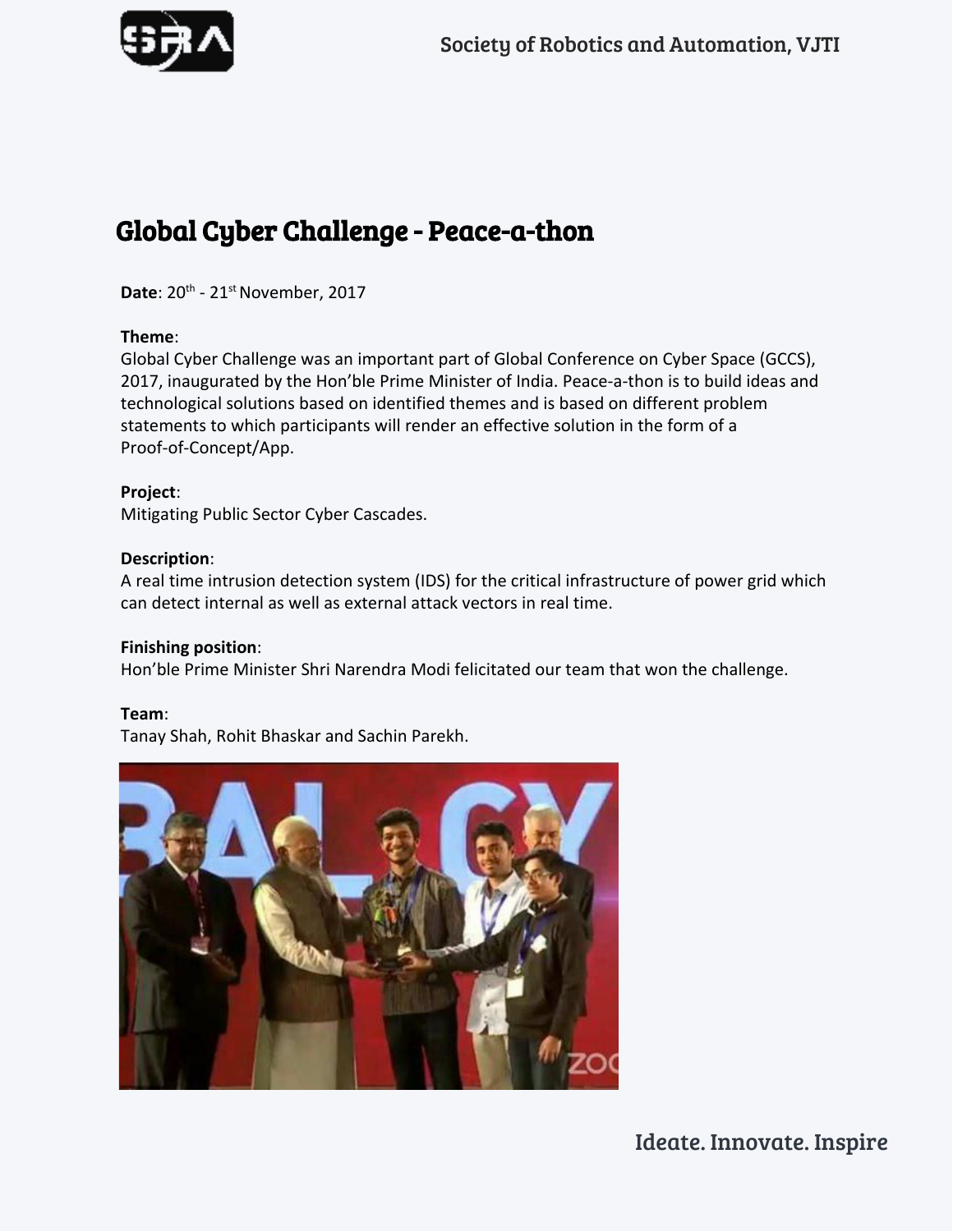

## NVIDIA Jetson Developer Challenge

**Date**: 23<sup>rd</sup> October, 2017 - 18<sup>th</sup> February, 2018

#### **Theme**:

Today's AI is empowering the world's brightest minds to create amazing breakthroughs. If this sounds like you, we've got the perfect challenge. Show us how you can transform robotics, industrial IoT, healthcare, security, or any other challenging application with a powerful AI solution built on **NVIDIA® Jetson**™.

#### **Project 1**:

Avitra - Reconnaissance Robot

#### **Description**:

It is designed to mitigate and work in disaster situations like nuclear and chemical leakages, hostage situations and other emergency situations where sending human is not possible. It uses AI and Deep Learning tools for simultaneous localization and mapping. It possesses a humanoid upper body controlled by imitation-based technique that provides it with unique dexterity and versatility. It also provides a video and audio live streaming to a remotely located operator.

#### **Finishing position**:

AVITRA, Human-in-Loop AI Robot of VJTI won People Choice Award of NVIDIA Jetson Developer Challenge 2018. The team was awarded with 1000\$ cash prize, NVIDIA Jetson TX2 GPU, NVIDIA Titan XP and Deep Learning Institute Training.

**Team**: Amit Kharwandikar, Awadhut Thube, Pranav Udupa, Saurabh Gupta, Jay Sawant and Sachin Parekh.



Working

video -> [https://challengerocket.com/nvidia/works/avitra--reconnaissance-robot-bbc561](https://challengerocket.com/nvidia/works/avitra-reconnaissance-robot-bbc561)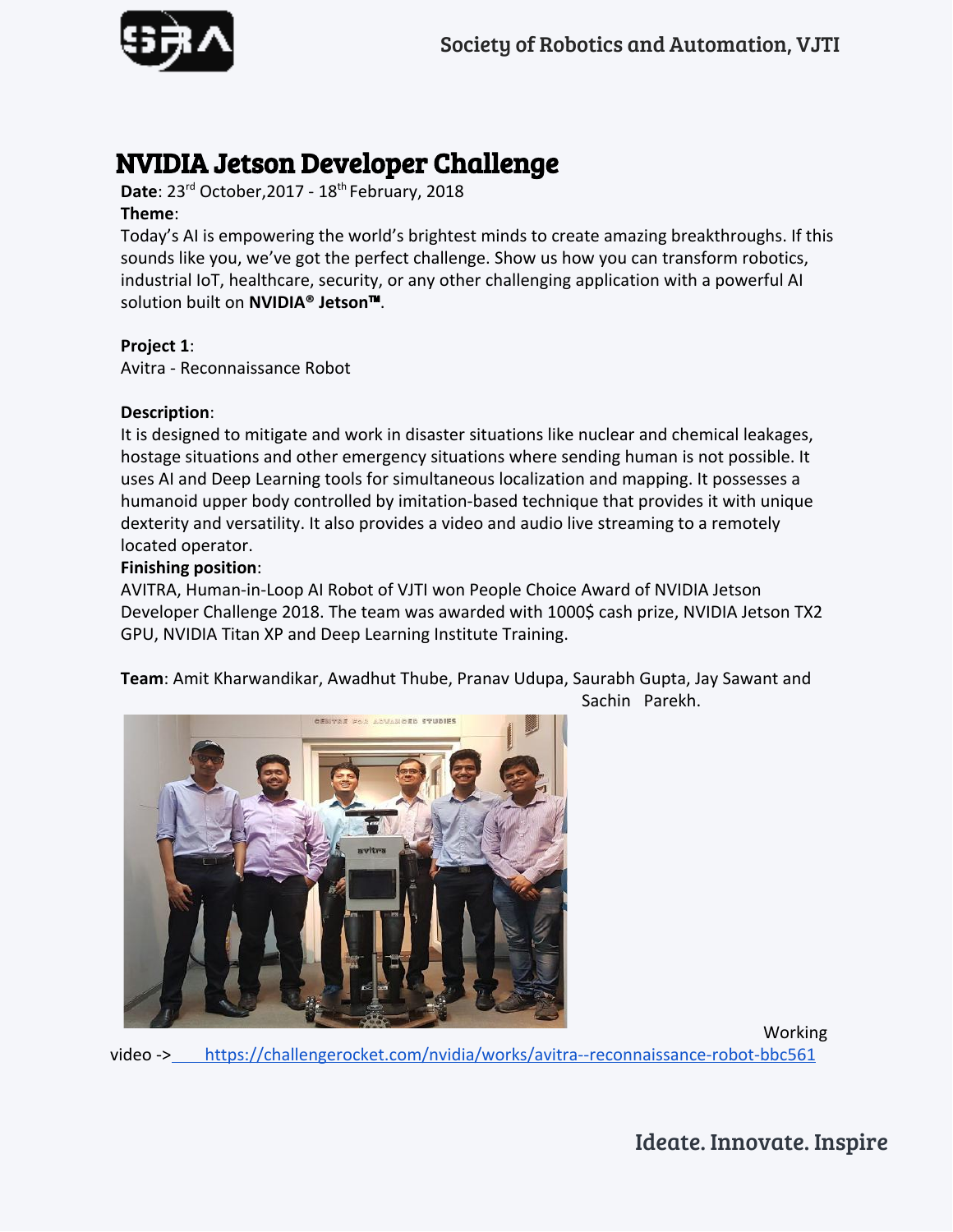

 **Project 2**: Smarter Office Automation system

#### **Description**:

People say "AI is the new Electricity", we wholeheartedly believe in this Quote.The commercial office sectors are said to consume about 30% of world's total electricity but seeing around in offices we can clearly predict that there is lot of power being wasted . The purpose of our project is to use the power of Deep Learning and Artificial Intelligence to solve the problem of Electricity Wastage and provide an efficient way of saving Electricity in offices. As the whole project is build around saving electricity in offices, we have also developed few other Deep Learning models to increase the productivity and security in offices which has lead us to build a complete Office Automation and Security System. The things which sets apart our office automation system with few others that are available today is that the present automation system still requires an Android/IOS app for getting things done, so this completely rips off the idea of being automated. The present office automation system are also very costly .Our office automation system takes care that the hardware is capable enough of handling the complete task with minimal human interaction/interference thus making the system automated in true sense. Relative to present automation systems our product is cheaper.

#### **Finishing position**:

Smarter Office Automation system of VJTI was second People Choice Award of NVIDIA Jetson Developer Challenge 2018.

**Team**: Shubham Patil, Nipun Suradkar, Ashish Agarwal, Rajneesh Katkam, Swapnil Parekh

#### Working video ->

**<https://challengerocket.com/nvidia/works/Smarter-Office-Automation-system-563b0b>**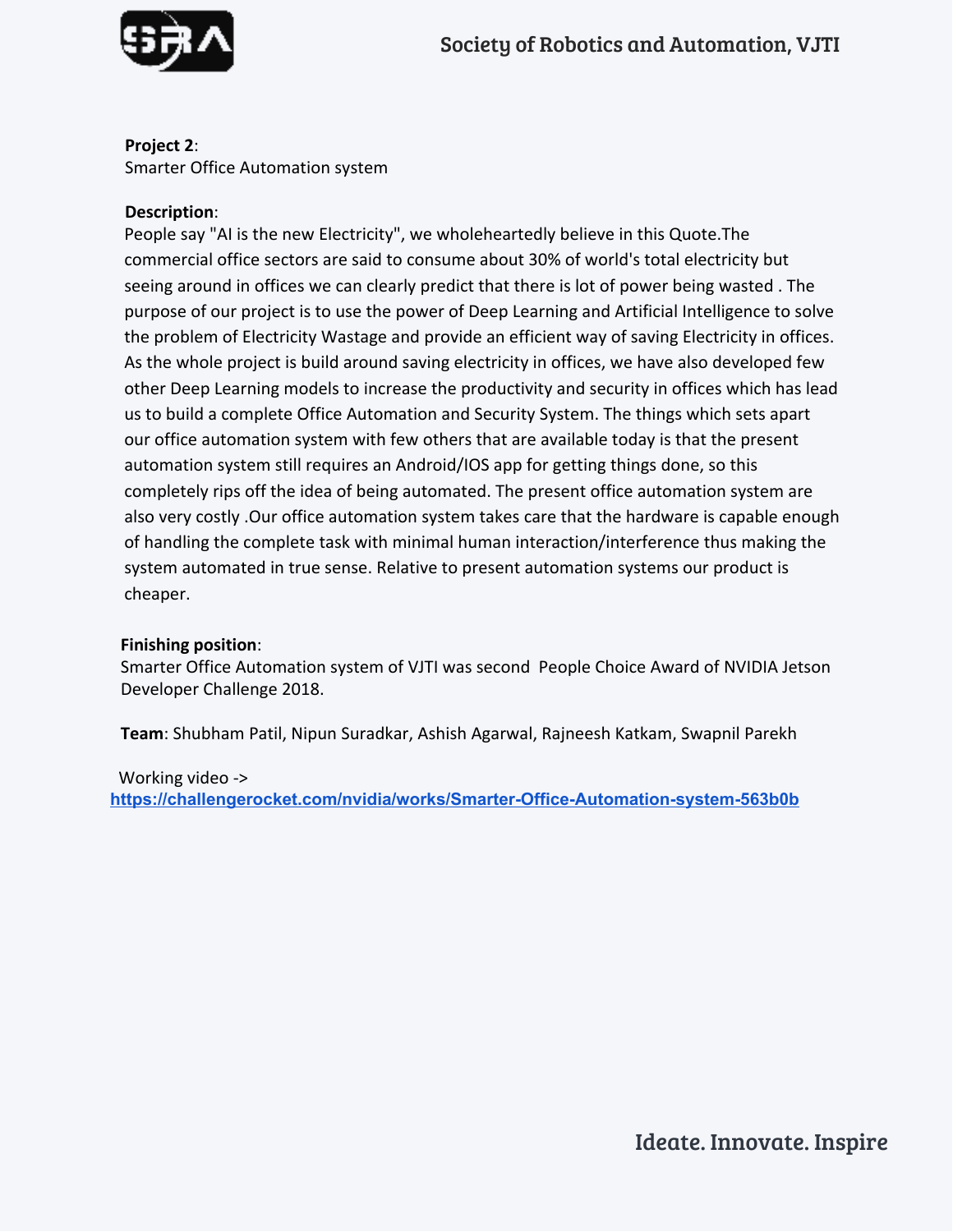

## I\_Hack

**Date**: 26<sup>th</sup> - 28<sup>th</sup> January, 2018

#### **Theme**:

This was a 48-hour hackathon with a variety of problem statements split into software and hardware tracks. It was held at E-Summit 2018 at IIT-B, organised in association with Texas Instruments and Pepipost.

#### **Project Chosen and Implemented**:

Our team developed a web application for accurate classification of emails into useful and spam categories.

#### **Description**:

A variety of not only naive machine learning algorithms like the random forest and the naive bayes classifier, but also deep learning algorithms including 1D Convolutional Neural Networks and LSTMs with varied hyperparameters were implemented and tested, and the best performing model was selected and interfaced with using a simple Flask server and web UI.

#### **Finishing position**:

Winners! Our team's implementation (an augmented 1D ConvNet) outperformed all

the other competing models with a validation accuracy of 95.2%, and hence was declared the overall winner of the software hackathon.

#### **Team**:

Apoorva Gokhale, Chirag Trasikar, Aditya Malshikhare, Rahul Singh

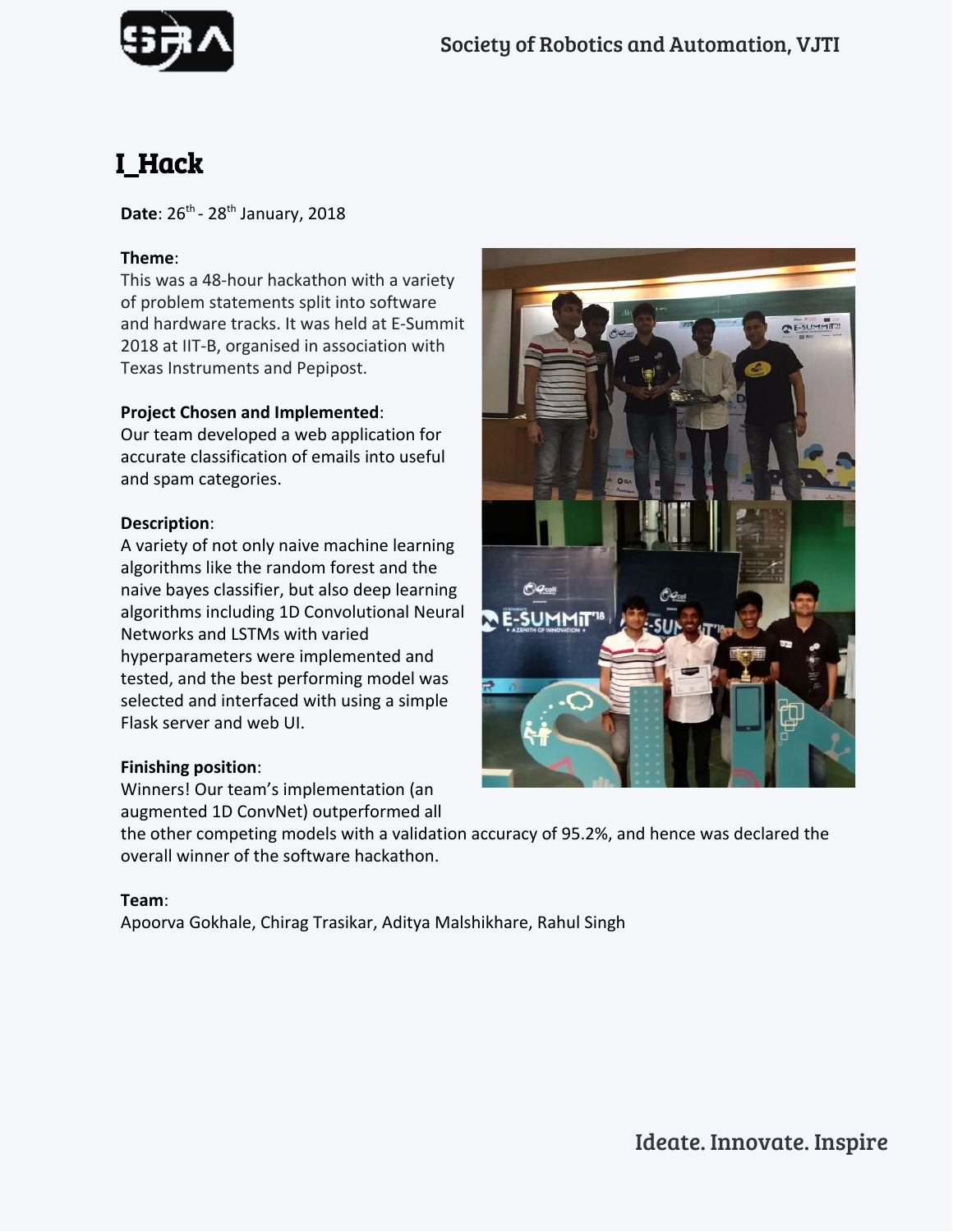

## DRDO Robotics and Unmanned Systems Exposition

**Theme**: DRDO Robotics and Unmanned Systems Exposition (DRUSE) is designed to serve as an open platform to popularize and synergize the national talent in the areas of robotics amongst Students for conceptualization, design & development of Unmanned Systems for defence applications.

#### **Project 1**: **Avitra - Reconnaissance Robot**

**Description**: It is designed to mitigate and work in disaster situations like nuclear and chemical leakages, hostage situations and other emergency situations where sending human is not possible. It uses AI and Deep Learning tools for simultaneous localization and mapping. It possesses a humanoid upper body controlled by imitation-based technique that provides it with unique dexterity and versatility. It also provides a video and audio live streaming to a remotely located operator.

**Team**: Amit Kharwandikar, Awadhut Thube, Pranav Udupa, Saurabh Gupta, Jay Sawant and Sachin Parekh.

#### **Project 2**: **PUSHPAC**

**Description**: It is a hybrid vehicle which was proposed to traverse in all three mediums viz. air, water and land. The prototype was successfully able to maneuver in air and in water. It's applications range from marine and aerial surveillance for defense purposes to various exploratory tasks which currently use UAVs or AUVs.

**Team**: Pradeep Suresh, Mujammil Patel, Rishabh Shah, Apoorva Gokhale and Prajwal Poojari



working video -><https://youtu.be/lH6M7X4LKLE>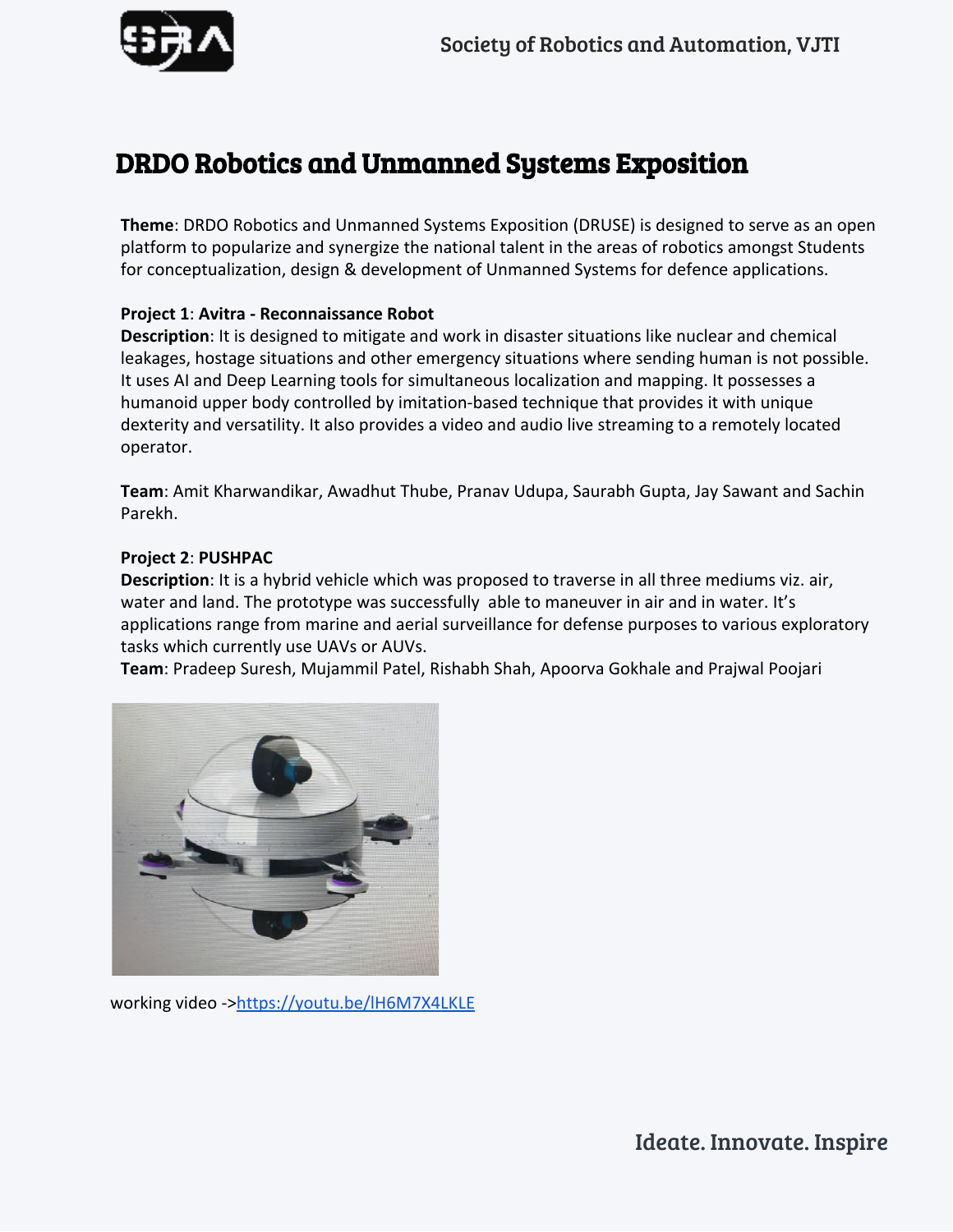

## ABU ROBOCON, 2018

Problem Statement -> [https://youtu.be/GAjVA2u-\\_1s](https://youtu.be/GAjVA2u-_1s)

#### **Achievements:**

- Finished 4th Overall in National Robocon
- Third fastest task completion in 1:06 minutes
- Won the best Manual Robot Operator Award



**SRA, VJTI Task Completion in Top 24: [https://drive.google.com/open?id=1htzcT6oN4mUHgDhkCWH1S1Q\\_WvyecAZd](https://drive.google.com/open?id=1htzcT6oN4mUHgDhkCWH1S1Q_WvyecAZd)**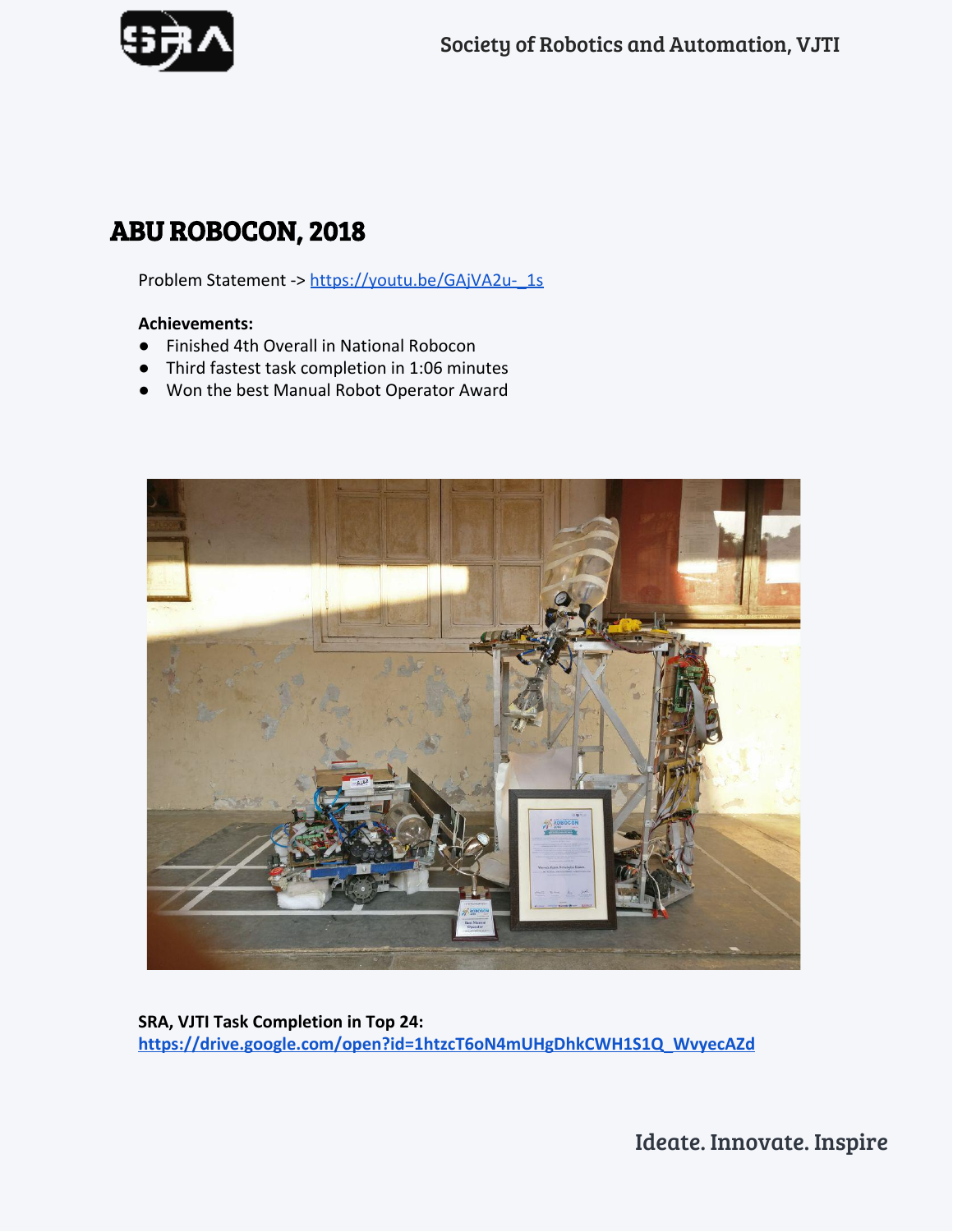

### TIIDC 2017, Texas Instruments

**Theme:** 2 Teams from SRA participated in the competition where the teams are expected to design a product from the viewpoint of a startup.

**Project 1:** Device failure prediction using time series modelling.

**Team:** Suyash Junnarkar, Viraj Sonawane, Atharva Khadtare, Atharva Bhave, Chinmay Khopde

**Final Position:** Reached the quater-finals of the competition.

**Working video ->**<https://www.youtube.com/watch?v=DIc2OBamcsw>  **->**[https://www.youtube.com/watch?v=e-QNsDYf\\_iY](https://www.youtube.com/watch?v=e-QNsDYf_iY)

**Project 2:** Complete Farm automation solution including Seed Selection, Seed Sowing, Irrigation automation, Crop disease detection and crop growth monitoring.

**Team:** Mujammil Patel, Pradeep Suresh, Shubham Patil, Rajneesh Katkam, Ashish Agrawal **Final Position:** Reached the semi-finals of the competition.

 **Working video ->**<https://www.youtube.com/watch?v=5DmQSlQV7c8&t=8s>  **->** <https://www.youtube.com/watch?v=s6azxXXAnnU>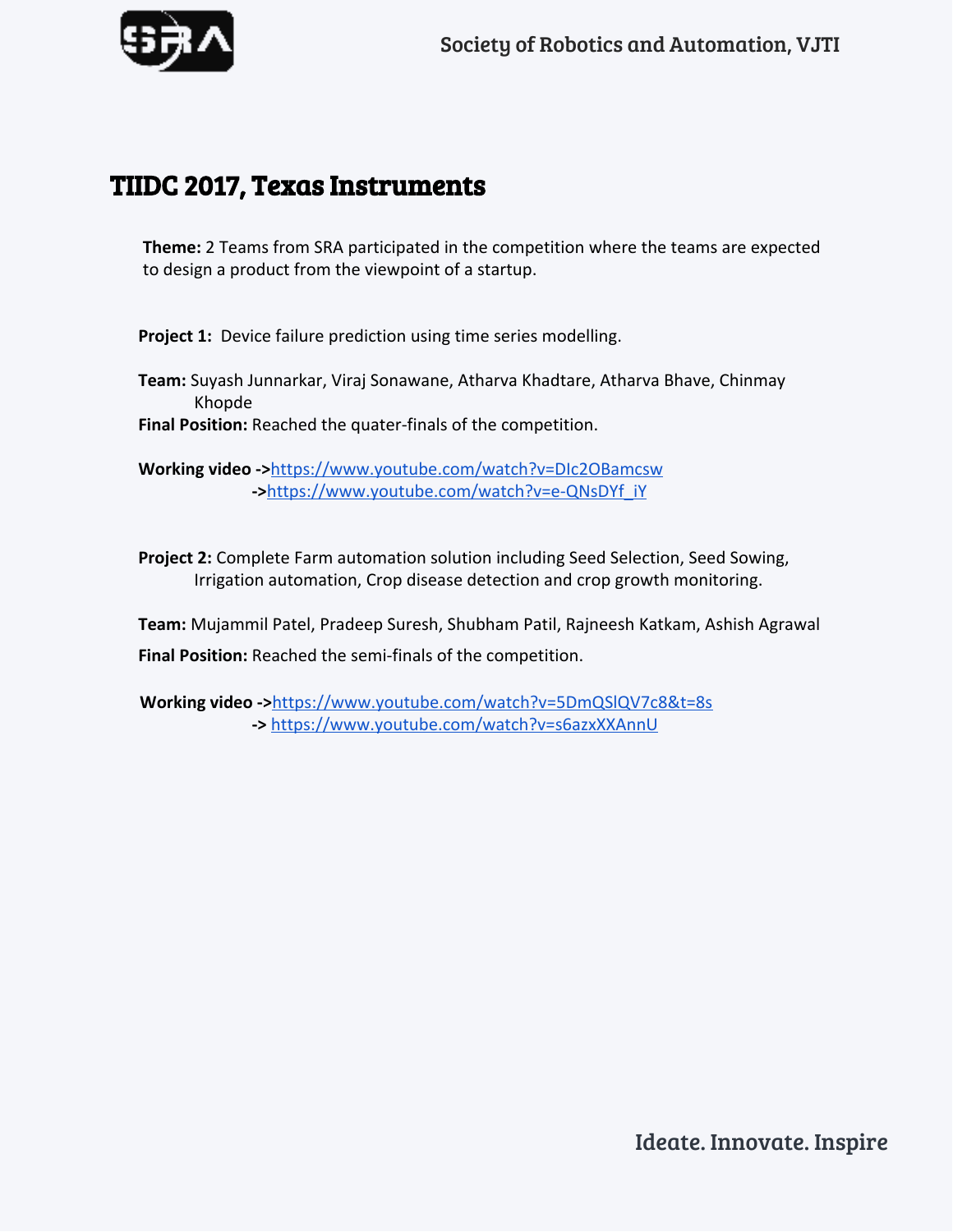

## AICTE-SMART INDIA HACKATHON, 2018

**Theme:** It is a non-stop 36-hours digital product development competition, where problems are posed to technology students for innovative solutions.

**Project**: Telecom Connectivity Analysis and Predicting the health of the Optical Fiber based on past history.

#### **Description:**

Currently the methods used to monitor telecom channels are mainly based on limit checking of parameters, where the table of nominal channels is compared against real-time channel values to determine if the values fall within the specified ranges for healthy channel. The solution for this was to develop a Channel Monitor and Anomaly Detector based on known

Machine Learning techniques that seeks to rectify the problems faced by the existing solution. The data is generated continuously from the Health Monitoring systems which can be used to train a Machine Learning model rather than just collecting the data for limit checking purposes. This trained model can then be used to predict the time of the failure of the optical cable and its health in near future. With this approach we reduced the downtime of the system by replacing the cables before getting failed and also reduced the economic losses incurred due to system down state.

**Team Members**: Rajneesh Katkam, Ashish Agarwal, Siddhesh Gangan, Dipti Kulkarni, Shreyas Gokhale, Yash Jain.

**FInishing Position**: The team stood 3rd in the India under the Ministry of Railways. The team was awarded with ₹ 50K cheque and a trophy from Ministry of Railways.

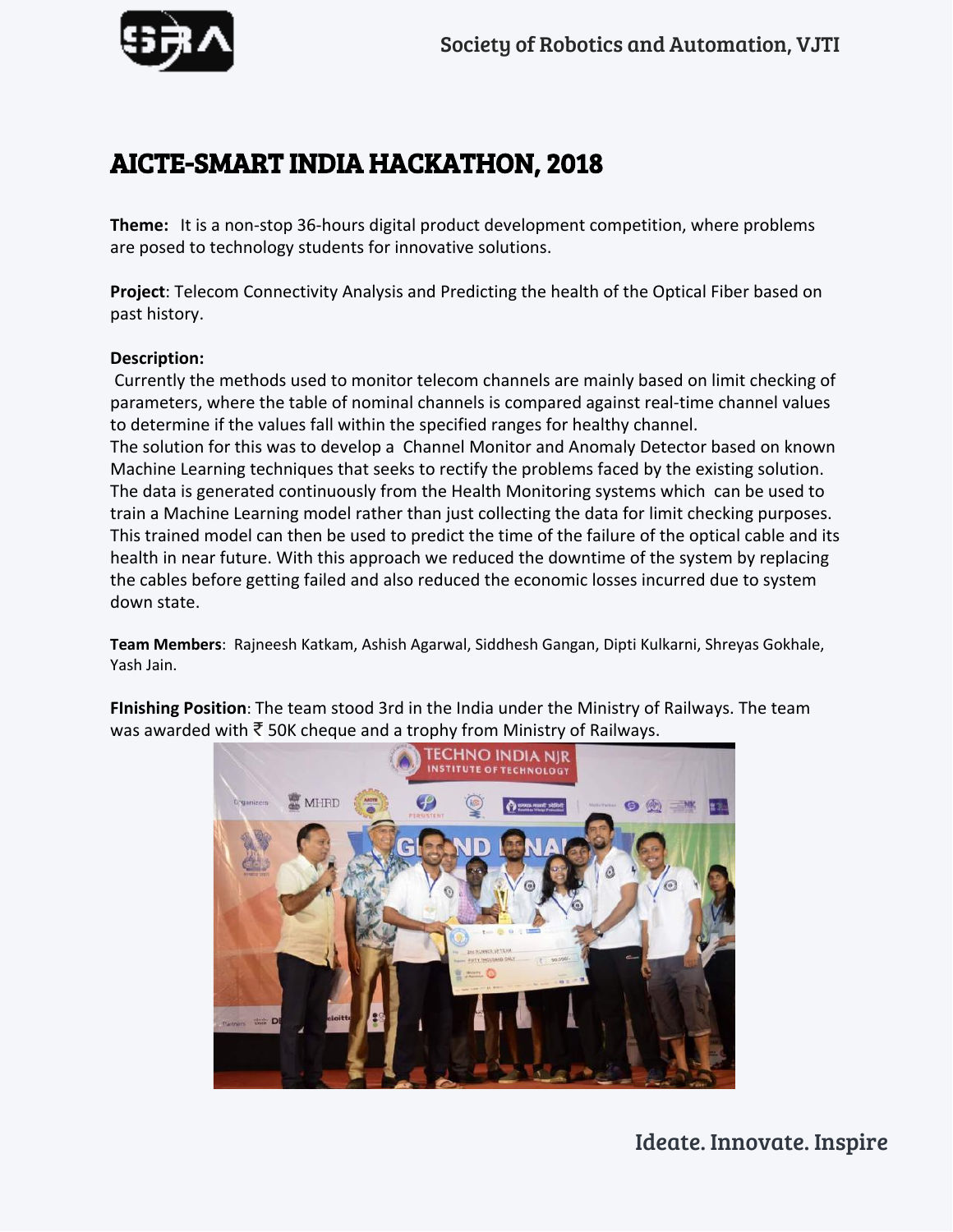

## EKLAVYA

## (Mentorship Programme)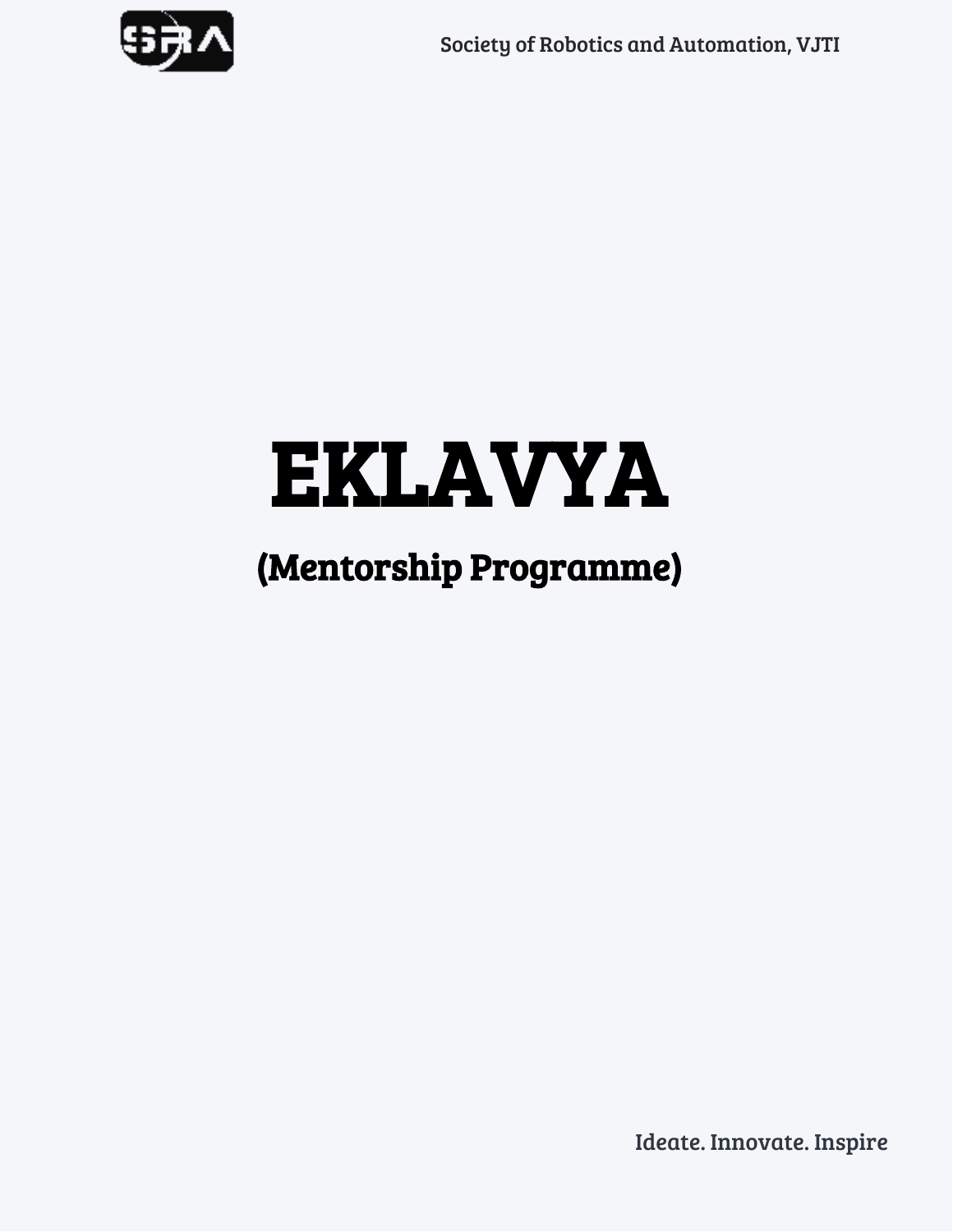

#### The projects that were undertaken and completed by **first year engineering student**s. The projects were completed in a timespan of 60 days.

| Project Idea                                            | Description                                                                                                                                                      |
|---------------------------------------------------------|------------------------------------------------------------------------------------------------------------------------------------------------------------------|
| An Affordable Gimbal                                    | Achieve stabilization in 3-axes for a particular object, using easily available components.                                                                      |
| <b>Window Cleaner</b>                                   | Making Bot that can clean windows of skyscrapers, thus replacing high risk job of manually<br>cleaning the windows.                                              |
| VR for Education                                        | Teaching Kids with learning disabilities to imagine 3D objects using Virtual Reality<br>and Self-immersion.                                                      |
| Car Density based Traffic Signal                        | Automating the Traffic signals based on the density, therefore optimizing the flow.                                                                              |
| Swarm Robotics                                          | Enabling a cluster of robots to work in harmony to achieve a common task.                                                                                        |
| <b>Smart Spectacles</b>                                 | Spectacles to detect whether a person is sleeping or going to sleep, thus proving<br>it crucial for a driver.                                                    |
| <b>Smart Clothes Trial</b>                              | Using image processing to enable people to try out different clothes without really<br>putting them on by overlaying the clothes on person's image in real time. |
| <b>Automated Marker</b>                                 | A bot that marks a sheet of ply with the shapes you want to cut and optimizing<br>for minimal wastage of ply.                                                    |
| <b>Voice Activated Drawer</b>                           | An automatic drawer that knows what it contains and responds to the user's voice.                                                                                |
| <b>AR Glasses</b>                                       | Glasses with augmented reality to help people with partial or color blindness see.                                                                               |
| Room Organizer Bot                                      | Making a bot that can detect various objects scattered around and organize a room<br>According to users specifications                                           |
| omous Soil Data Acquisition and<br>data base management | Enable farmers to check various soil parameters to determine which plants to grow and<br>eventually make a database.                                             |
| <b>Smart Shoes</b>                                      | Shoes that help in navigation while navigation and data analytics on various<br>walking patterns.                                                                |
| Jumpee                                                  | Bot that determines an obstacles (ranging in sizes) and avoids them.                                                                                             |
| Eye Writer                                              | Eye ball tracking to control the computer for people suffering from ALS.                                                                                         |
| <b>Automatic Chess</b>                                  | Chess board where pieces move automatically.                                                                                                                     |
| Roomba                                                  | Automatic Room cleaning Bot.                                                                                                                                     |

Eklavya 2017 -> <https://drive.google.com/open?id=0B7Gv3-tG3f0fWVVLTGYxRzQxVTg>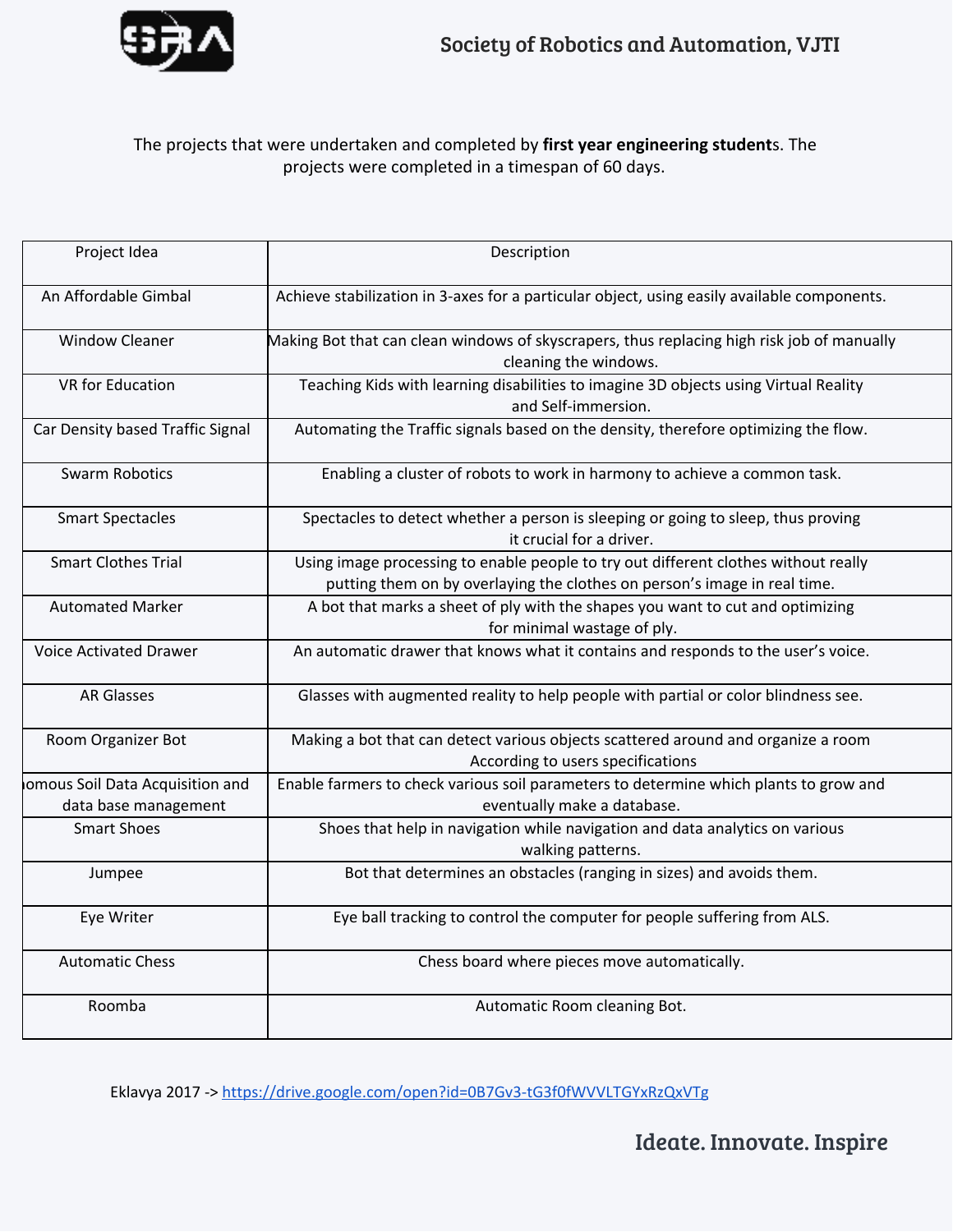

# CHANGES IN SRA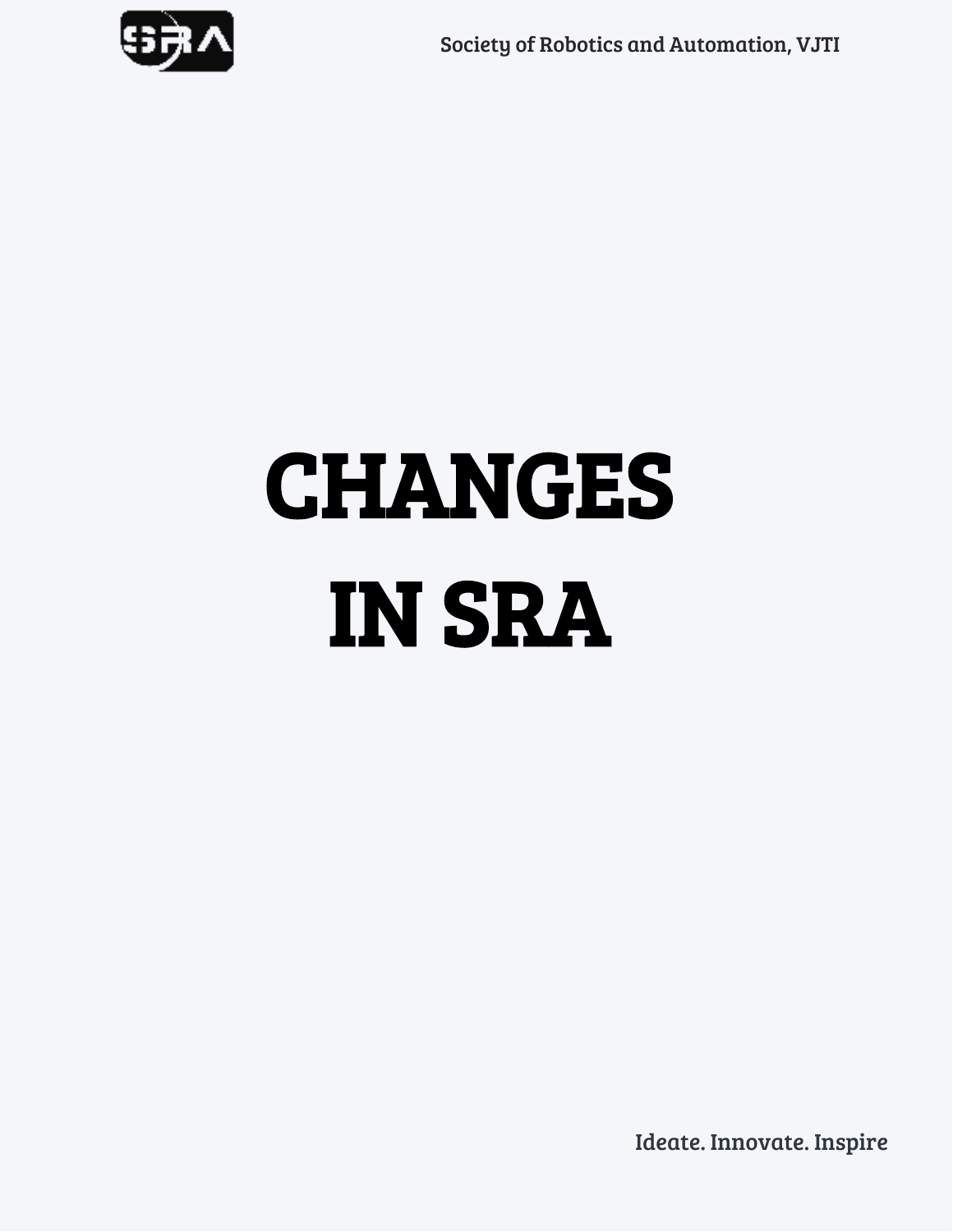

#### **Changes in the SRA Board:**

3 major changes in SRA board for Wall - E 2.0 Workshop:

- 1. Removed the LCD slot. Provision for CP2102 to use Serial Monitor for debugging
- 2. Replaced L293D with L298 Motor Driver IC
- 3. MPU 6050 slot added

### **Self-Balancing Robot Workshop (1 st Workshop)**:

Line Following Workshop has changed to "Line Following + Self-Balancing". Things learnt & implemented:

- 1. Inertial measurement unit (IMU)
- 2. Filters (Kalman, Complementary, Madgwick)
- 3.  $I^2C$  interfacing
- 4. PID Control

### **Robotic Manipulator on ROS (2 nd Workshop):**

Wireless workshop has moved on to the Industrial Standard of ROS and pure robotics concepts Things learnt & implemented:

- 1. Linux Terminal Basic Commands
- 2. Kinematic Modelling of a Robotic Arm (DH Parameters)
- 3. Basics of Robot Operating System(ROS)
- 4. Forward and Inverse Kinematics control of robotic arm using ROS framework
- 5. Introduction to Gazebo Simulation on ROS

### **SRA Accolades on VJTI Website:**

**<http://www.vjti.ac.in/index.php/stuacca1>**

#### **Mujammil Patel Pradeep Suresh Rishabh Shah**

+91 90292 96520 +91 90823 58921 +91 98215 67260 Jt. General Secretary General Secretary Jt. General Secretary SRA, 2017 - 18 SRA, 2017 -18 SRA, 2017 - 18